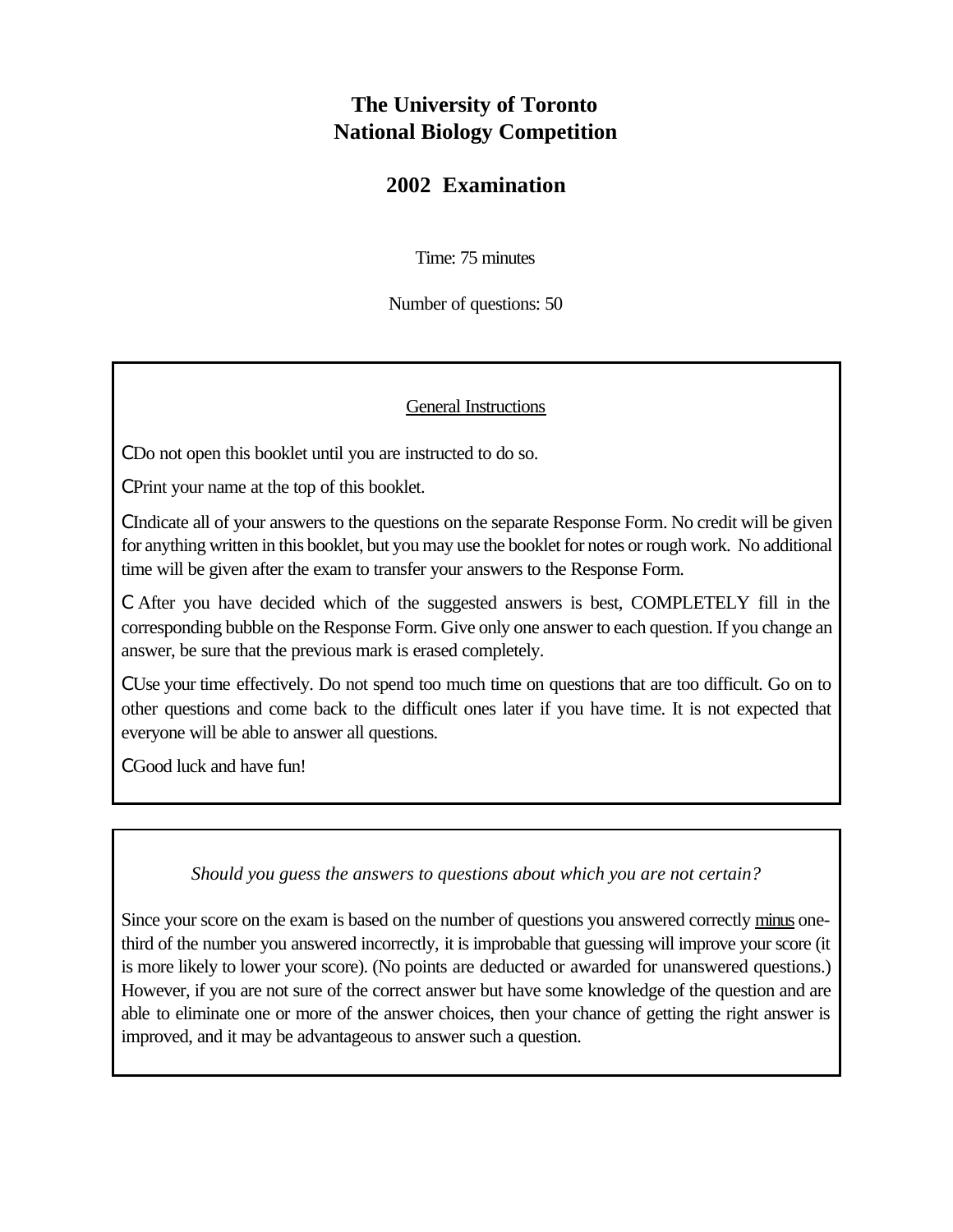- 1. The major function of the large intestine (colon) is:
	- a. digestive breakdown of food.
	- b. nutrient absorption of food.
	- c. housing parasitic bacteria.
	- d. secretion of bile and enzymes.
	- e. reabsorption of water.
- 2. A film producer suggested the subjects below for a horror movie. His assistant (who had a degree in biology) pointed out that one of the potential "monsters" was scientifically impossible. Which one was it?
	- a. A giant tree 30 metres high that could turn sunlight into chemical energy.
	- b. A giant squid 3 metres long that could sink boats.
	- c. A giant spherical single animal cell that could engulf people.
	- d. A world-wide disease epidemic caused by bacteria.
	- e. A plant cell that contained DNA in three different types of organelles.
- 3. The sea star *Pisaster ochraceous* is an abundant predator on the rocky intertidal communities along the Pacific coast of North America. The sea star feeds predominately on the mussel *Mytilus californianus*. In the absence of the sea star, the mussel is a dominant competitor, crowding out other species. Based on these observations, which statement relating to the number of species in the intertidal zone is most likely to be **CORRECT**?
	- a. The number of species should be unaffected by the presence or absence of the sea star.
	- b. The number of species present will be changed by the presence of the sea star, but the direction (that is, more or less species) cannot be predicted.
	- c. The number of species present should be greater when the sea star is present than when it is absent.
	- d. The number of species present should be less when the sea star is present than when it is absent.
	- e. The mussel will go extinct in the intertidal zone when the sea star is present.
- 4. Centrioles:
	- a. hold sister chromatids together during metaphase.
	- b. are duplicated before cell division.
	- c. are only present during cell division.
	- d. consist of DNA and histones.
	- e. are found in plant cells.
- 5. In a hydrogen molecule, the two atoms are held together by:
	- a. a shared pair of electrons.
	- b. hydrogen bonds.
	- c. van der Waal forces.
	- d. ionic attractions.
	- e. neutron gravity.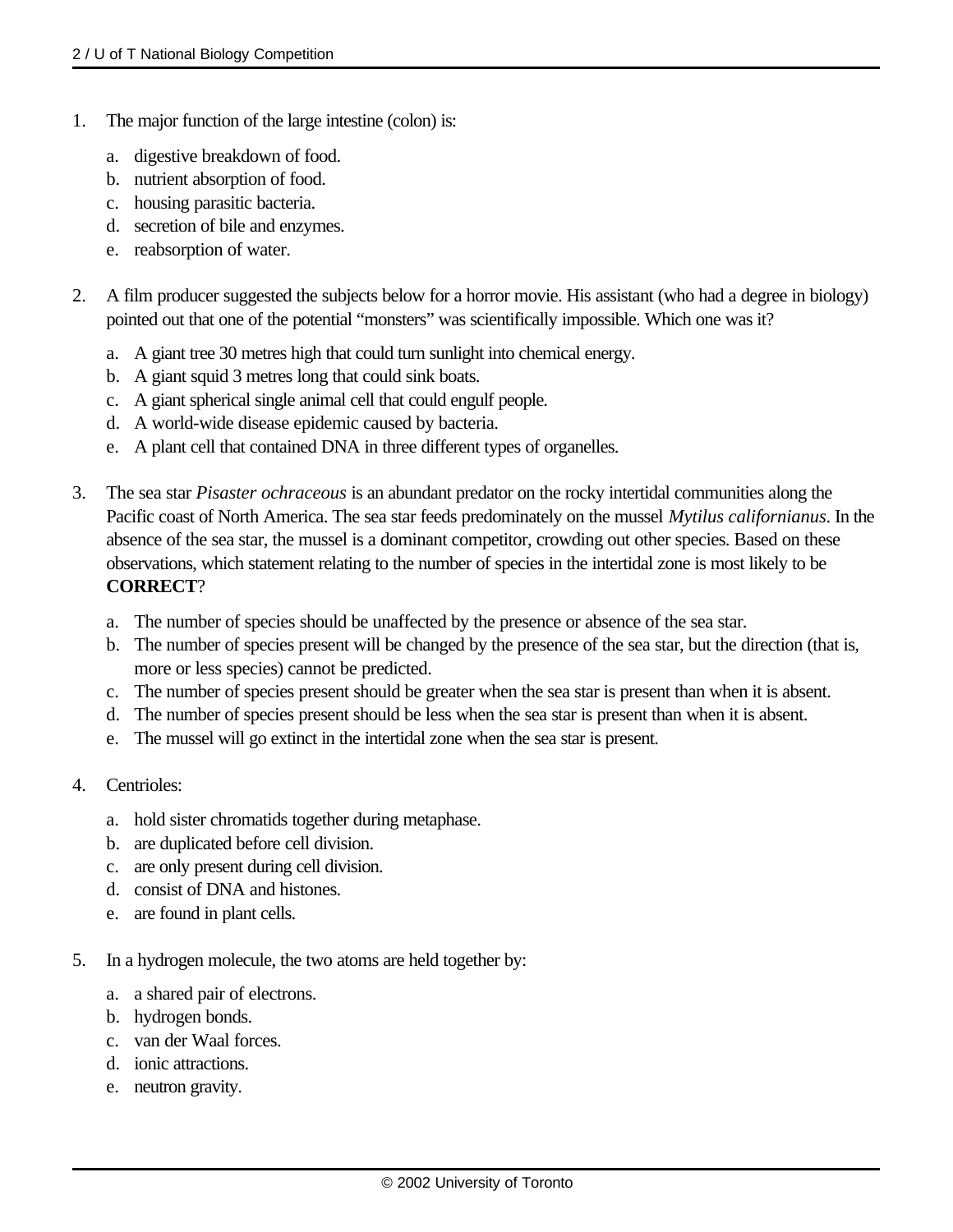6. The graph below shows the percent content of proteins, lipids, and carbohydrates in the storage tissues of seeds from five different species. (Other seed components such as minerals are not shown.) Which storage tissue has the greatest lipid content?



- b. Species B
- c. Species C
- d. Species D e. Species E



- 7. A study of cliff swallows on Prince Edward Island found that the smallest and largest adult birds contribute relatively fewer offspring to the next generation than those birds that are closer to the average size. These findings suggest that:
	- a. this population is sexually dimorphic in body size.
	- b. artificial selection is acting on this population.
	- c. the mode of natural selection acting on this population is directional selection.
	- d. the mode of natural selection acting on this population is disruptive (or diversifying) selection.
	- e. the mode of natural selection acting on this population is stabilizing selection.
- 8. To study chromosomes of a single organism, geneticists cut images of stained chromosomes from a micrograph and arrange them to produce a karyotype. Which statement concerning karyotypes is **CORRECT**?
	- a. The length and shape of the chromosomes in a karyotype are the same.
	- b. Karyotypes are prepared from cells that are at any stage in the cell cycle.
	- c. Scientists examine the chromosomes under a microscope to determine the nucleotide sequence.
	- d. Normal individuals from the same species have the same number of chromosomes in a karyotype.
	- e. The sex chromosomes in a karyotype are also known as autosomes.
- 9. A wound making a hole through a person's chest will cause them difficulty in breathing mainly because:
	- a. it would damage the nerves to the diaphragm.
	- b. air breathed in through the mouth and nose would escape through the hole.
	- c. the hole would prevent the diaphragm from generating a negative pressure.
	- d. air would enter the lungs through the hole instead of the normal route through trachea and bronchi.
	- e. the expansion of the thoracic cavity would suck air in through the hole rather than expanding the lungs.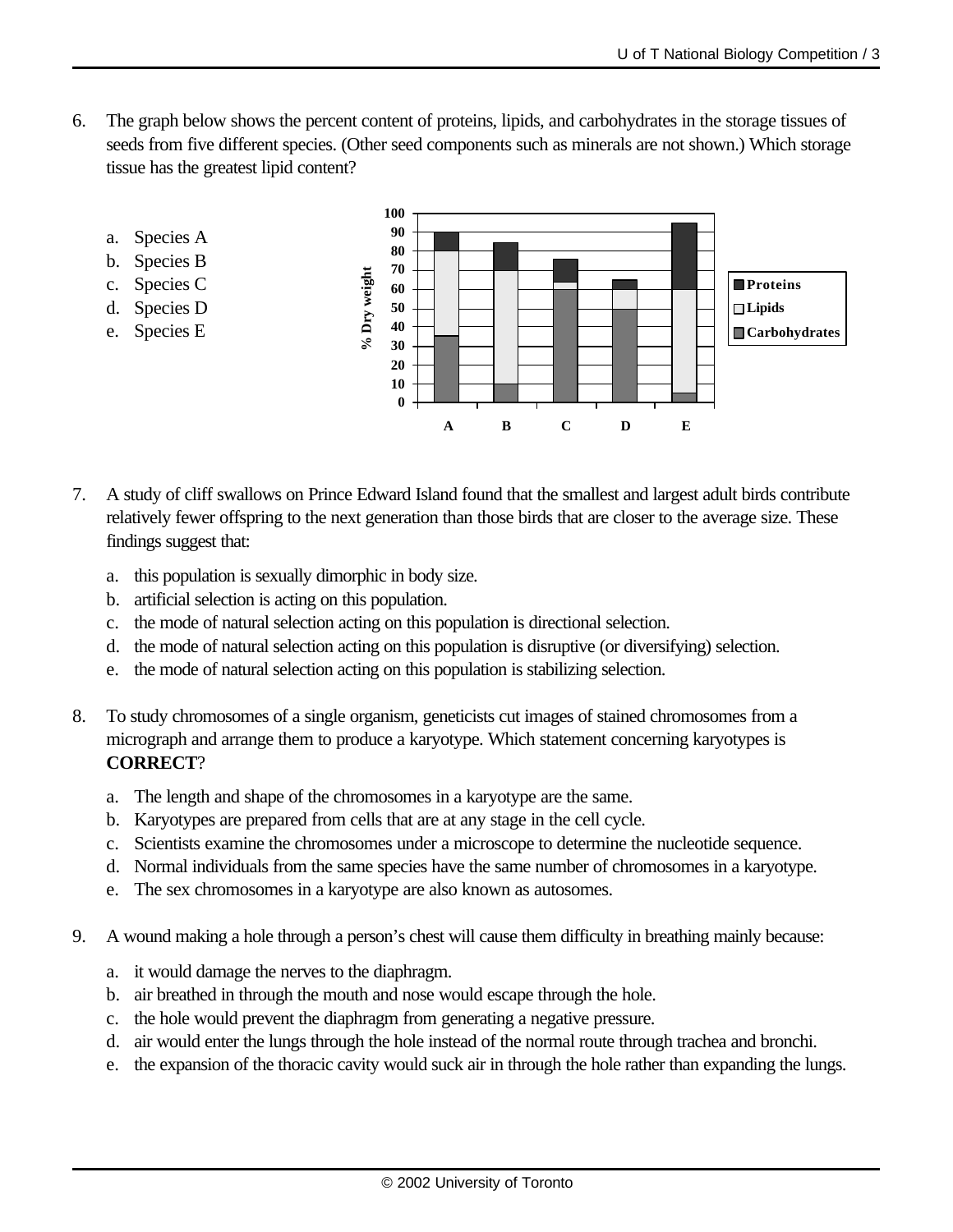- 10. Which statement is **CORRECT**?
	- a. Plastids are found in animal cells.
	- b. Bacteria are the most abundant eukaryotic cells.
	- c. Chromatin is found in the Golgi apparatus.
	- d. Ribosomes are only found inside the nucleus.
	- e. Plant cells contain mitochondria.
- 11. Which combination of characteristics of a vessel element are most important for water movement in the xylem?
	- a. Rigid cell wall, cell dead at maturity, end walls absent.
	- b. Rigid cell wall, reduction in size of plastids and mitochondria, end walls present.
	- c. Rigid cell wall, living cell membrane, end walls absent.
	- d. Flexible cell wall, nucleus anchored to the cell membrane, end walls present.
	- e. Flexible cell wall, cell dead at maturity, end walls absent.
- 12. If the vagus nerves (main nerves of the parasympathetic nervous system) were cut, which of the following would be true?
	- a. The heart would stop beating.
	- b. The diaphragm would be paralysed.
	- c. Adrenaline secretion by the adrenal gland would cease.
	- d. None of a, b and c.
	- e. All of a, b and c.
- 13. Barbie and Ken have their first child. Barbie knows her blood type is A, but Ken does not know his blood type. However, Ken knows that both his mother and father have type B blood. Their first child is a boy named Skip. Skip has type O blood. Barbie and Ken do not understand how this happened. Which of the following is the best explanation?
	- a. Barbie's genotype is AA, and Ken's genotype is OO; thus, Skip expresses the O phenotype.
	- b. Barbie's genotype is AO, and Ken's genotype is OO; thus, Skip expresses the O phenotype.
	- c. Because Ken's parents are both type B, Ken cannot be Skip's father.
	- d. Skip's blood type will need to be checked after his first month of life if Barbie and Ken want to know his blood type, as it takes about a month for the blood type to develop in a newborn child.
	- e. Since Barbie has type A blood, there had to be a mix-up in the lab report, as Skip should also have type A blood.
- 14. Which statement about seed germination in a dicotyledon is **FALSE**?
	- a. The radicle elongates first and absorbs water needed for germination.
	- b. The chemical energy required for seedling growth comes from compounds stored in the cotyledons.
	- c. The hypocotyl elongates and carries the plumule into the light.
	- d. The plumule expands and functions in photosynthesis.
	- e. The shoot apical meristem is formed after germination.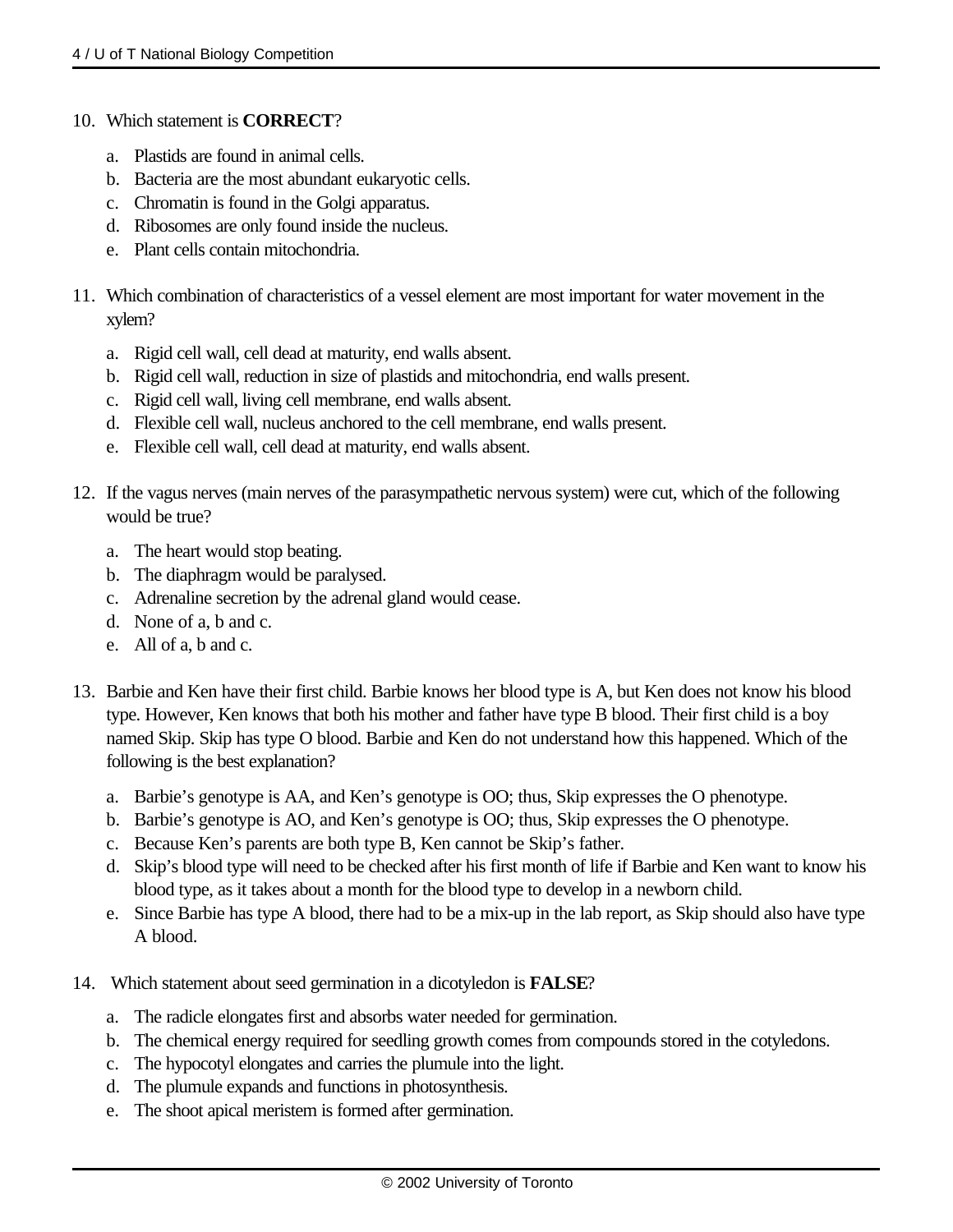- 15. Which event most likely caused the near exponential growth of the human population?
	- a. The bubonic plague.
	- b. The industrial revolution.
	- c. The development of agriculture.
	- d. Adequate supplies of clean water.
	- e. Global climate change.
- 16. When certain bacteria are treated with an effective antibiotic, some cells do not die. What is the best explanation for this occurrence?
	- a. The antibiotic causes mutations for resistance to arise.
	- b. Genes conferring resistance are already present in the population.
	- c. The antibiotic prevents mutations for resistance from arising.
	- d. The antibiotic reduces competition from other bacteria, increasing chances for survival.
	- e. The antibiotic kills all of the resident bacteria, as well as resistant strains that may colonize.
- 17. During the first two weeks of the human menstrual cycle, artificially increasing blood levels of oestrogen and progesterone will:
	- a. inhibit ovulation by reducing the release of LH and FSH from the pituitary.
	- b. cause menstruation to start early.
	- c. cause development of the ovarian follicle through binding to its receptors.
	- d. prevent pregnancy by causing shrinkage and reabsorption of the uterine lining.
	- e. stimulate secretion of milk by the lacteal glands in the breasts.
- 18. When an organism is temporarily deprived of oxygen it obtains its energy from:
	- a. the citric acid (Krebs) cycle.
	- b. the respiratory electron-transport chain.
	- c. the oxidation of pyruvic-acid to acetyl-CoA.
	- d. glycolysis and fermentation.
	- e. none of the above.
- 19. Under certain conditions an animal cell released calcium into the surrounding liquid medium. When a chemical that interferes with mitochondrial function was added to the cell, the cell stopped releasing calcium. Based on these results, which statement is most likely to be **CORRECT**?
	- a. Calcium was released from the cell by diffusion.
	- b. Calcium was released from the cell by endocytosis.
	- c. Mitochondria need calcium to function.
	- d. The concentration of calcium outside of the cell was higher than the concentration immediately inside the cell.
	- e. The concentration of calcium outside of the cell was lower than the concentration immediately inside the cell.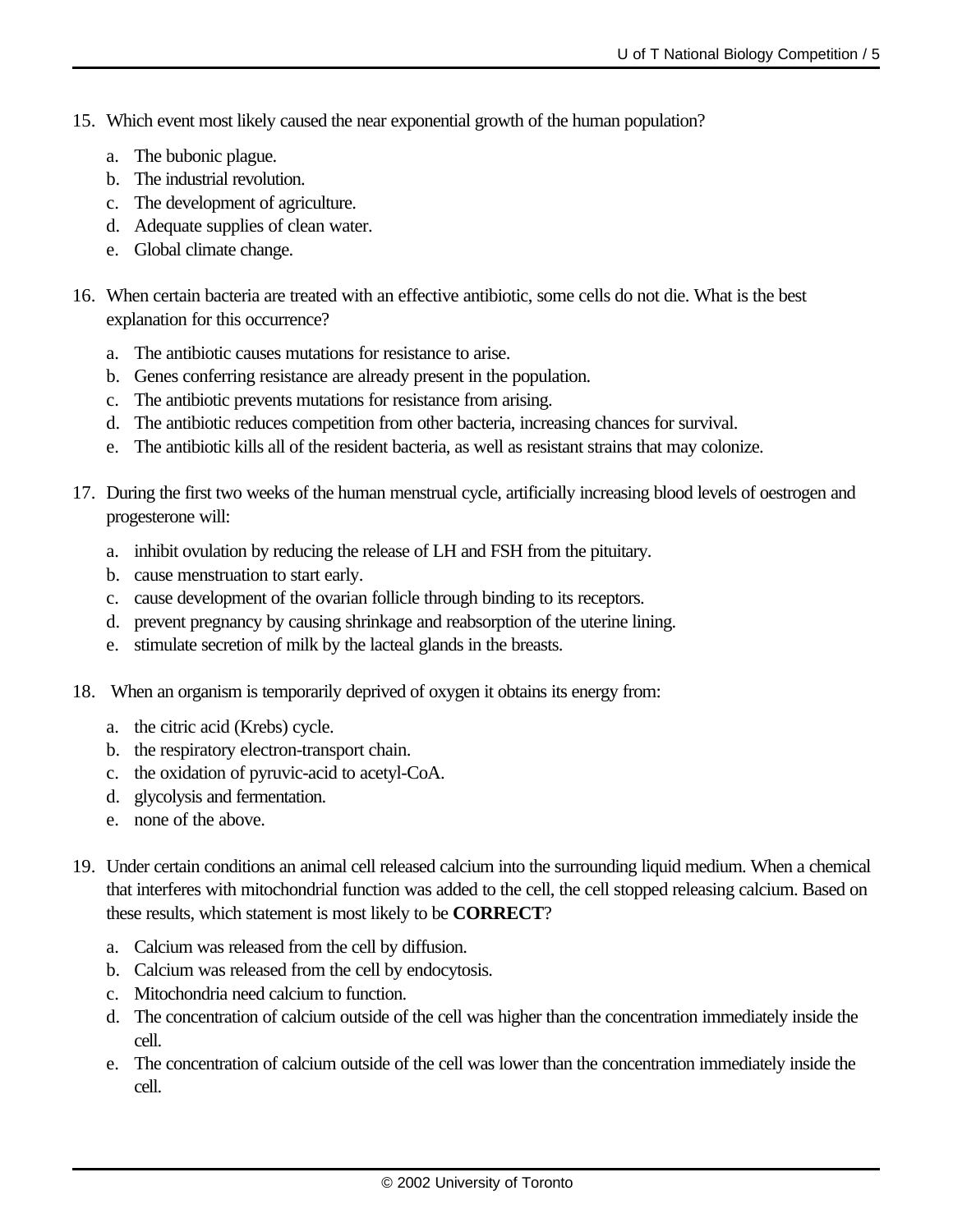- 20. Drifting freely in the upper waters of the ocean, a diverse biological community exists, primarily consisting of microscopic organisms called:
	- a. algae.
	- b. detritus.
	- c. benthos.
	- d. bacteria.
	- e. plankton.
- 21. DNA is observed in the nucleus and in mitochondria. The mitochondrial DNA in your cells is:
	- a. a mixture of the mitochondrial DNA from your mother and father.
	- b. a mixture of modified mitochondrial DNA from your mother and father.
	- c. the same as your father's mitochondrial DNA.
	- d. the same as your mother's mitochondrial DNA.
	- e. transported from the nucleus during embryogenesis.
- 22. Which statement about the light reactions of photosynthesis is **FALSE**?
	- a. Chlorophyll *a* is the only pigment that can absorb photons.
	- b. Electrons from chlorophyll *a* are boosted to a higher energy level.
	- c. As electrons are lost from chlorophyll *a* through the electron transport chain, they are replaced through the photolysis of water.
	- d. The photolysis of water releases protons into the interior of chloroplast membrane sacs (thylakoids), thus generating a proton gradient that can drive ATP synthesis.
	- e. Photophosphorylation results in the reduction of NADP<sup>+</sup> to NADPH.
- 23. What substances are required in minute quantities by an animal for growth and activity, but which the organism cannot synthesize?
	- a. Fatty acids
	- b. Proteins
	- c. Vitamins
	- d. Carbohydrates
	- e. Triglycerides
- 24. Which of the following use their own metabolic energy to maintain a near constant body temperature?
	- i. Fish iv. Amphibians
	- ii. Birds v. Mammals
	- iii. Reptiles
	- a. i, ii, iii, iv and  $v$
	- b. ii, iii, iv and v
	- c. ii, iii and v
	- d. ii and v
	- e. v only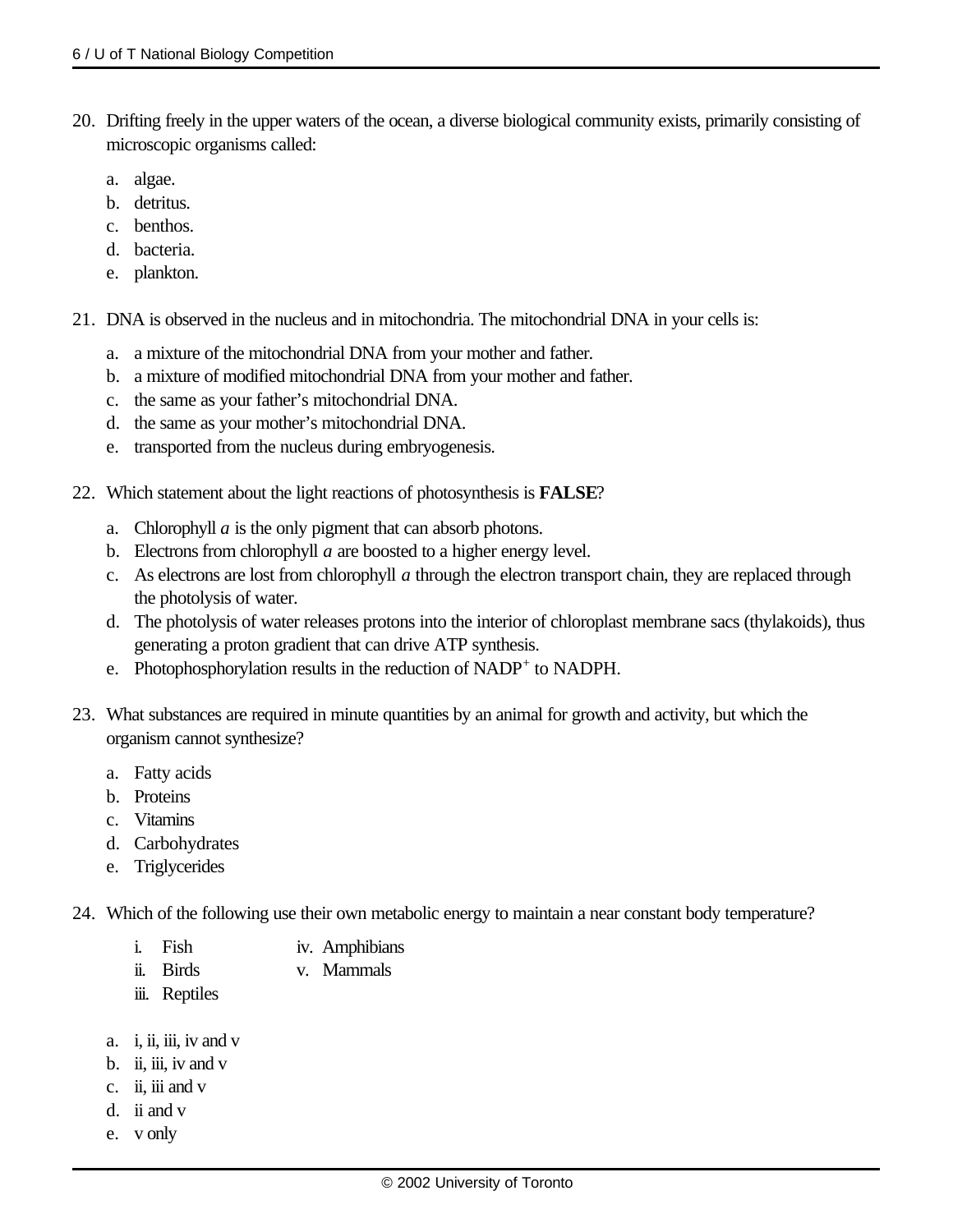25. Below are measurements of various factors in the blood at the two ends of a capillary bed. What is the most likely location for the capillary bed?

| <i>Factor</i>        | <b>Arterial end</b> | <u>Venous end</u>  |
|----------------------|---------------------|--------------------|
| Urea                 | $2.5 \text{ mM}$    | $2.5 \text{ mM}$   |
| Glucose              | $4 \text{ mM}$      | $8 \text{ mM}$     |
| pO <sub>2</sub>      | $100 \text{ mm Hg}$ | $50 \text{ mm Hg}$ |
| pCO <sub>2</sub>     | $41 \text{ mm Hg}$  | $46 \text{ mm Hg}$ |
| Hydrostatic pressure | $14 \text{ mm Hg}$  | 8 mm Hg            |
| Osmotic pressure     | $26 \text{ mm Hg}$  | $25 \text{ mm Hg}$ |

- a. Lung
- b. Kidney
- c. Liver
- d. Small intestine
- e. Muscle
- 26. A man and a woman who both appear normal have a child together who has sickle cell anemia. Sickle cell anemia is an autosomal recessive trait. The woman becomes pregnant again and is told that she is carrying fraternal twins. What is the probability that both of the couple's twins will develop sickle cell anemia?
	- a. 1/16
	- b. 1/4
	- c. 1/2
	- d. 9/16
	- e. 3/4
- 27. In an experiment, the hypothalamus of a rat is artificially cooled to 2EC below normal body temperature. Which of the following would occur?
	- a. An increase in blood flow to the skin.
	- b. An increase in general metabolic activity.
	- c. Increased excretion of water by the kidneys.
	- d. Increased sweating.
	- e. Decreased activity of skeletal muscles.
- 28. In a comparison of amounts of urea in human urine, the largest amount of urea would be found with a diet very rich in:
	- a. animal fat.
	- b. simple carbohydrates (e.g., sucrose).
	- c. complex carbohydrates (e.g, starches).
	- d. protein.
	- e. fruits and vegetables.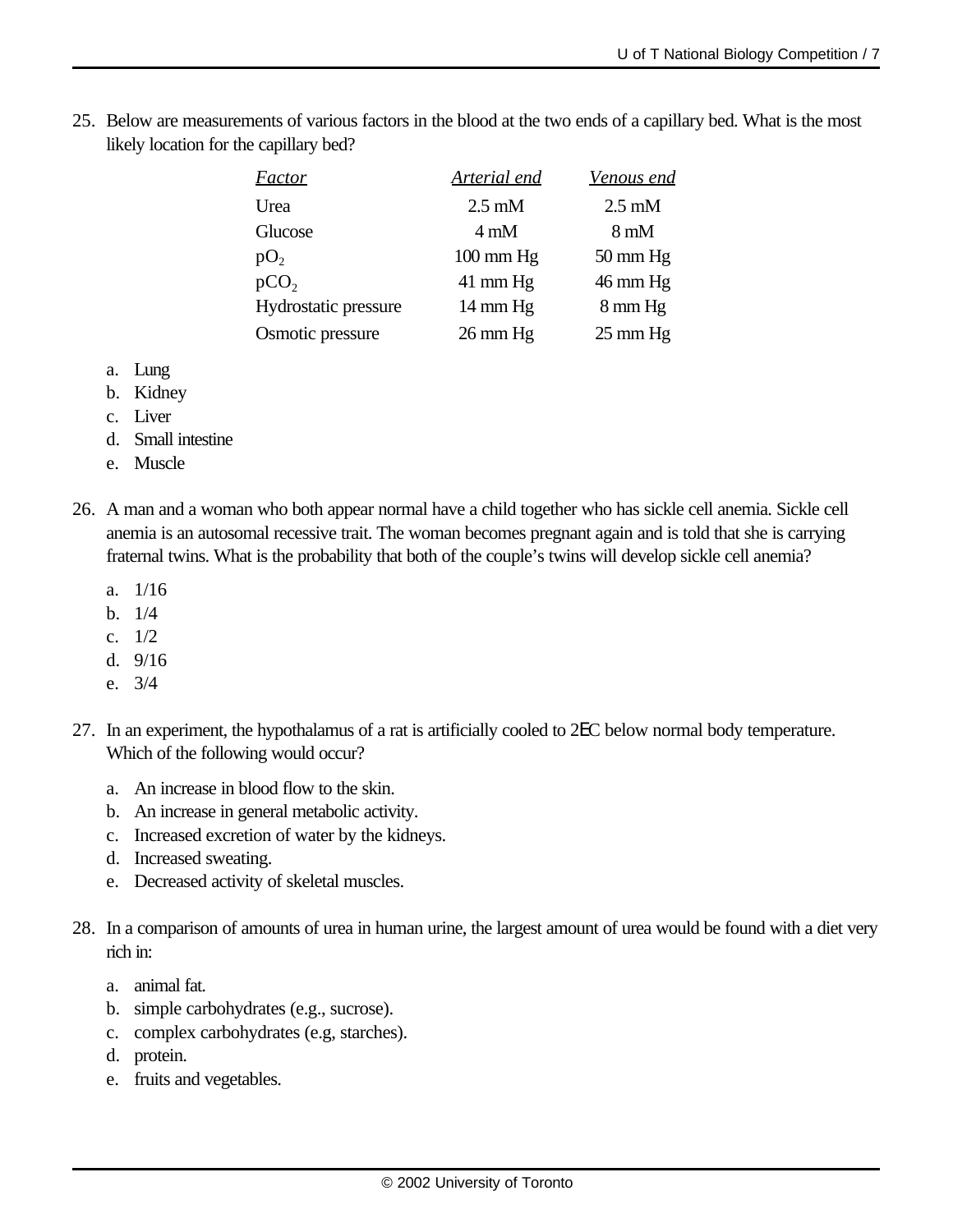- 29. Scientists estimate that there are approximately 30,000 to 50,000 genes in humans and an even greater number of proteins produced. This is because:
	- a. the relationship between genes and proteins is not known.
	- b. primary RNA transcripts can be alternatively spliced to make different mRNAs.
	- c. DNA replication occurs throughout life, so that more genes are produced as a person gets older.
	- d. both the coding and the template strand of a single gene is transcribed.
	- e. the mRNA code is translated by the ribosome in the forward and reverse direction.
- 30. The observation that placental mice in North America are very similar in appearance to marsupial mice in Australia, even though they are not closely related to one another, is an example of:
	- a. homology.
	- b. analogy.
	- c. divergent evolution.
	- d. local adaptation.
	- e. convergent evolution.
- 31. A typical animal hormone has different actions on different tissues because:
	- a. the various target cells have different genes.
	- b. hormones are directed to specific targets by the circulatory system.
	- c. the receptors on different target cells are linked to different cell mechanisms.
	- d. each different response is connected to a different receptor for the same hormone.
	- e. enzymes alter the chemical structure of the hormone at different target tissues.
- 32. Cells have a resting membrane potential of approximately !60 mV. If a cell received a stimulus that opened Na<sup>+</sup> channels in the plasma membrane:
	- a. K + ions would enter the cell against their chemical/concentration gradient.
	- b. Na<sup>+</sup> ions would enter the cell down their electrochemical gradient.
	- c. the membrane potential would change to !80 mV.
	- d. Na<sup>+</sup> ions would leave the cell down their chemical/concentration gradient.
	- e. K<sup>+</sup> ions would leave the cell down their electrical gradient.
- 33. Nitrogen is often in short supply in terrestrial ecosystems because:
	- a. there is very little free nitrogen in the air.
	- b. atmospheric nitrogen is primarily in the stratosphere and does not often come in contact with terrestrial ecosystems.
	- c. nitrogen solubility in water is very low and therefore atmospheric nitrogen enters cells very slowly.
	- d. atmospheric nitrogen varies widely from location to location, and thus there are frequently local shortages of nitrogen.
	- e. atmospheric nitrogen cannot be used by most organisms and needs to be converted to useful forms by bacteria and cyanobacteria.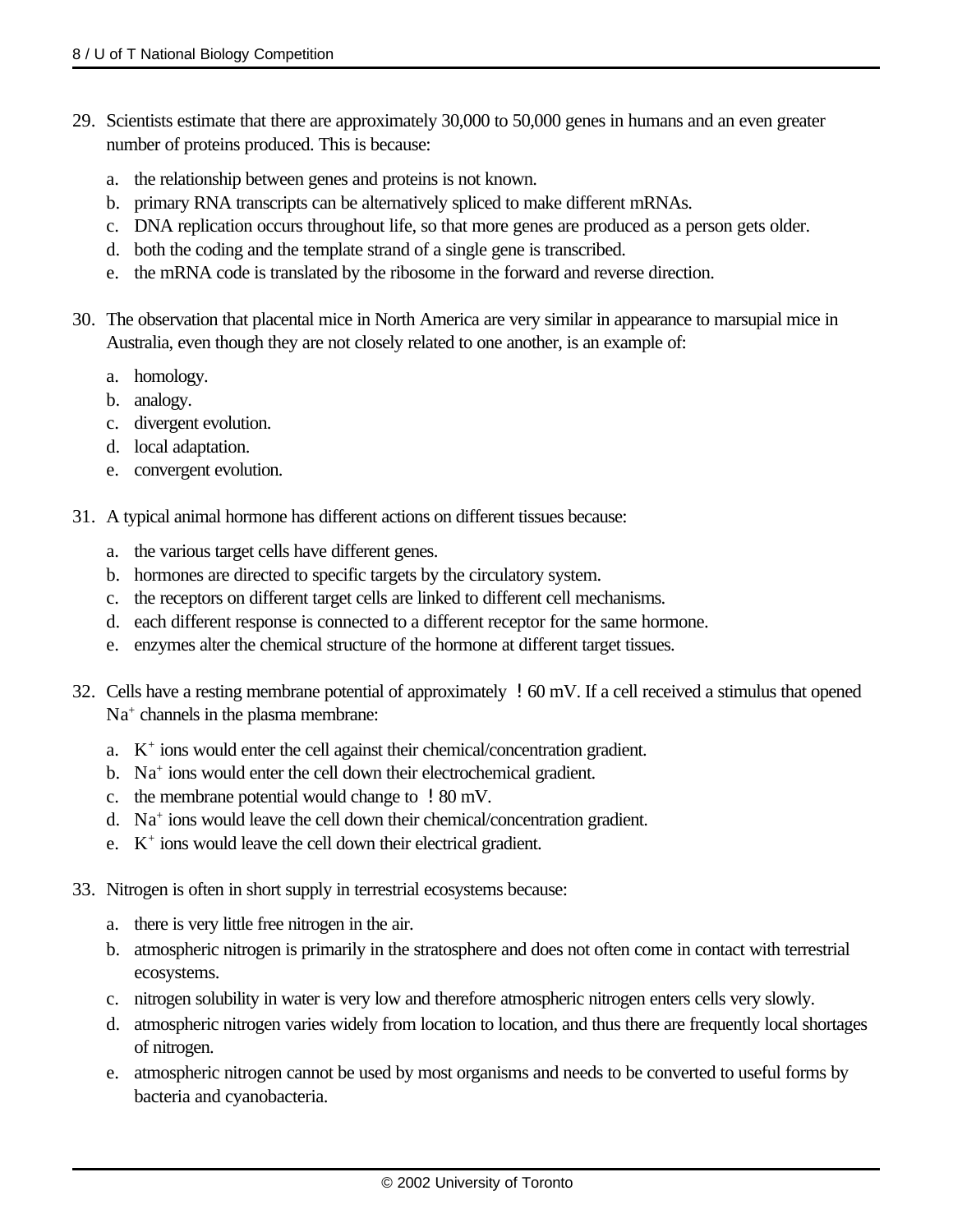- 34. Which set of terms most accurately describes the pathway taken by a molecule of  $CO<sub>2</sub>$  from the atmosphere to the point where it enters the Calvin cycle?
	- a. Stomatal aperture, intercellular space, mesophyll cell wall, chloroplast.
	- b. Stomatal aperture, epidermal cell, mesophyll cell, chloroplast.
	- c. Stomatal guard cell, intercellular space, mesophyll cell membrane, chloroplast.
	- d. Stomatal guard cell, intercellular space, phloem sieve tube, chloroplast.
	- e. Epidermal cell, palisade cell, spongy mesophyll cell, chloroplast.
- 35. Arrange the following steps involved in synthesis of a protein in the correct order.
	- i. A complementary RNA copy of DNA is made.
	- ii. The DNA double helix unwinds.
	- iii. mRNA binds to ribosomes.
	- iv. The amino acids of two adjacent tRNAs form a peptide bond.
	- v. mRNA leaves the nucleus.
	- vi. An anticodon of tRNA recognizes an mRNA codon.
	- a. i, ii, iii, v, vi, iv
	- b. ii, i, iii, v, iv, vi
	- c. ii, i, iii, iv, vi, v
	- d. iv, v, ii, i, vi, iii
	- e. ii, i, v, iii, vi, iv
- 36. If you cross a diploid individual that is homozygous recessive for a given trait with a heterozygous diploid individual, what is the probability of obtaining an offspring with the homozygous recessive phenotype?
	- a. 0%
	- b. 25%
	- c. 50%
	- d. 75%
	- e. 100%
- 37. A lineage composed of two or more groups of organisms which includes the common ancestral group and all descendants is called a monophyletic group. The branching diagram (cladogram) below depicts the relationships of seven species. Which of the following is not a monophyletic group?
	- a.  $B + C$
	- b.  $G + H$
	- c.  $B + C + E$
	- d.  $B + C + E + F + G + H$
	- e.  $A + B + C + E + F + G + H$

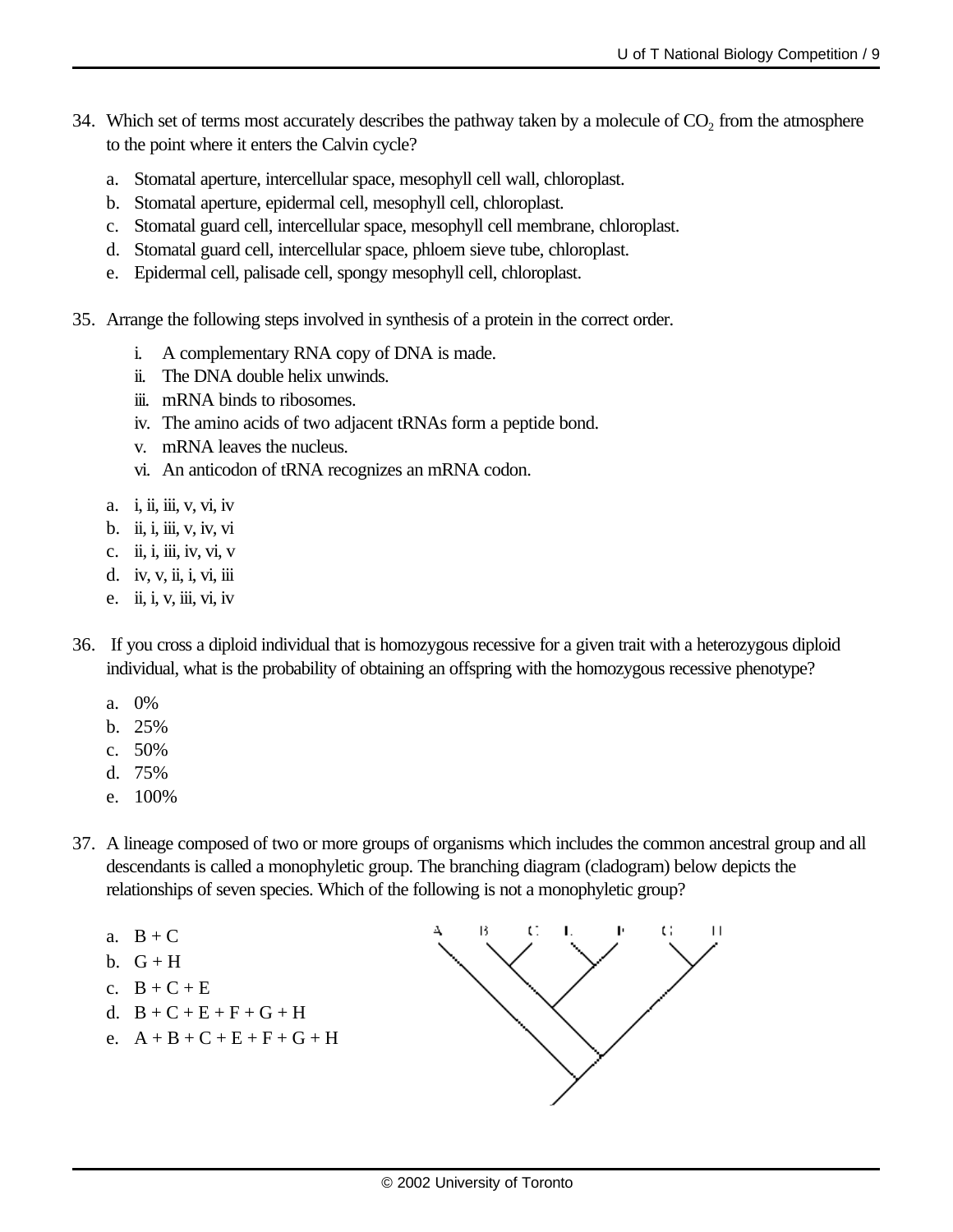- 38. A scientist put some single cells in a hypotonic (relative to the inside of the cells) solution. She noticed that the cells quickly burst. These cells were probably:
	- a. bacteria.
	- b. animal cells.
	- c. viruses.
	- d. cells killed by heat.
	- e. plant cells.
- 39. Carbonic acid and sodium bicarbonate act as buffers in the blood. When a small amount of acid is added to this buffer, the H<sup>+</sup> ions are used up as they combine with the bicarbonate ions. When this happens, the pH of the blood:
	- a. becomes basic.
	- b. becomes acidic.
	- c. does not change.
	- d. is reversible.
	- e. ionizes.
- 40. Assume that a population of diploid individuals is in Hardy-Weinberg equilibrium for a trait controlled by one locus and two alleles. If the frequency of the recessive allele is 0.8, what is the frequency of heterozygous individuals?
	- a. 0.04
	- b. 0.20
	- c. 0.16
	- d. 0.32
	- e. 0.64
- 41. Which cellular structure is **NOT** surrounded by a membrane?
	- a. Chromosome
	- b. Mitochondrion
	- c. Vacuole
	- d. Endoplasmic reticulum
	- e. Lysosome
- 42. Which statement about plasma membranes is **CORRECT**?
	- a. Membrane glycoproteins usually have their carbohydrate groups facing the cytoplasm.
	- b. The hydrophilic portion of phospholipids is orientated towards the inside of the phospholipid bilayer.
	- c. Specific integral membrane proteins are always orientated in one specific direction in the plasma membrane.
	- d. The phospholipid composition of the inner and outer layer of the phospholipid bilayer is usually the same.
	- e. Integral membrane proteins are attached by non-covalent bonds to the outer face of the plasma membrane.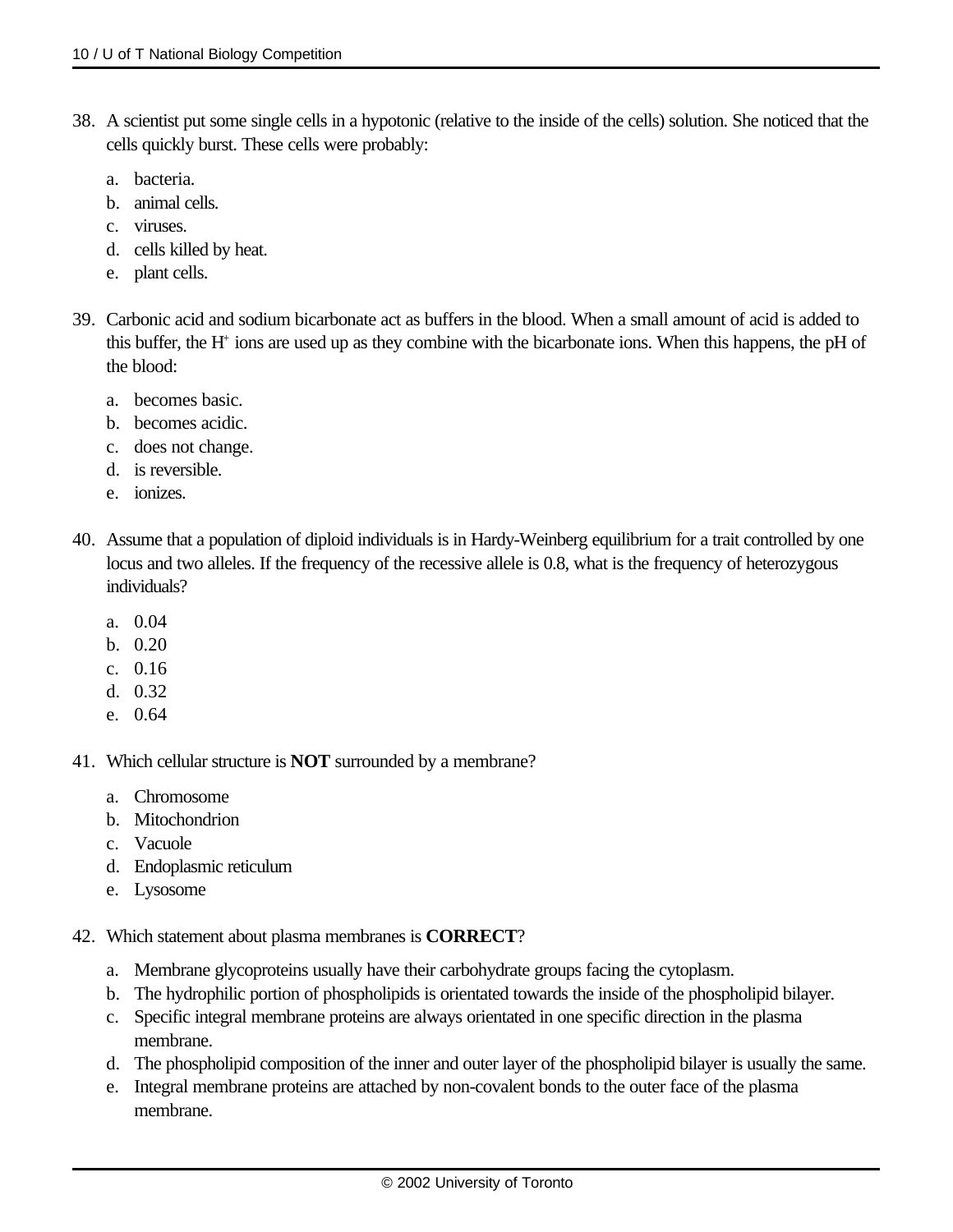- 43. Oceanic islands are often called "natural laboratories for evolutionary studies." This is because they:
	- a. are isolated from other land masses.
	- b. are geologically very young.
	- c. have low speciation rates.
	- d. are ecologically very similar.
	- e. always have small numbers of species on them.
- 44. Which of the following conditions would yield the highest rate of photosynthesis (as measured by the release of  $O_2$ ?

|                | Light                                         |                                        |                                       |
|----------------|-----------------------------------------------|----------------------------------------|---------------------------------------|
|                | Photon flux density<br>(light intensity)      | Range of wavelength<br>(light quality) | Concentration of<br>atmospheric $CO2$ |
| a.             | 2000 µmol m <sup>2</sup> s <sup>-1</sup>      | 400 to 700 nm                          | $350$ ppm                             |
| $\mathbf b$ .  | $2000 \mu$ mol m <sup>2</sup> s <sup>-1</sup> | 100 to 400 nm                          | $350$ ppm                             |
| $\mathbf{c}$ . | 2000 µmol m <sup>2</sup> s <sup>-1</sup>      | 100 to 400 nm                          | $250$ ppm                             |
| d.             | $1000 \mu$ mol m <sup>2</sup> s <sup>-1</sup> | 500 to 600 nm                          | $100$ ppm                             |
| e.             | $1000 \mu$ mol m <sup>2</sup> s <sup>-1</sup> | 400 to 700 nm                          | $100$ ppm                             |

- 45. Which of the following is **NOT** found in the phylum Chordata?
	- a. Bilateral symmetry.
	- b. An external skeleton.
	- c. A dorsal hollow nerve chord.
	- d. Gill slits at some stage during development.
	- e. A notochord at some stage during development.

46. Molecules resulting from the hydrolysis of a dipeptide are:

- a. two sugars.
- b. an amino acid and an alcohol.
- c. an acid and an amine.
- d. a sugar and an amino acid.
- e. two amino acids.
- 47. Which statement about enzymes is **FALSE**?
	- a. They function best at a particular pH.
	- b. All enzymes are catalysts.
	- c. They function best at specific temperatures but break down at high temperatures.
	- d. They undergo a major chemical change after reacting with their specific substrate.
	- e. They are essential to the metabolism of cells for the conversion of energy.